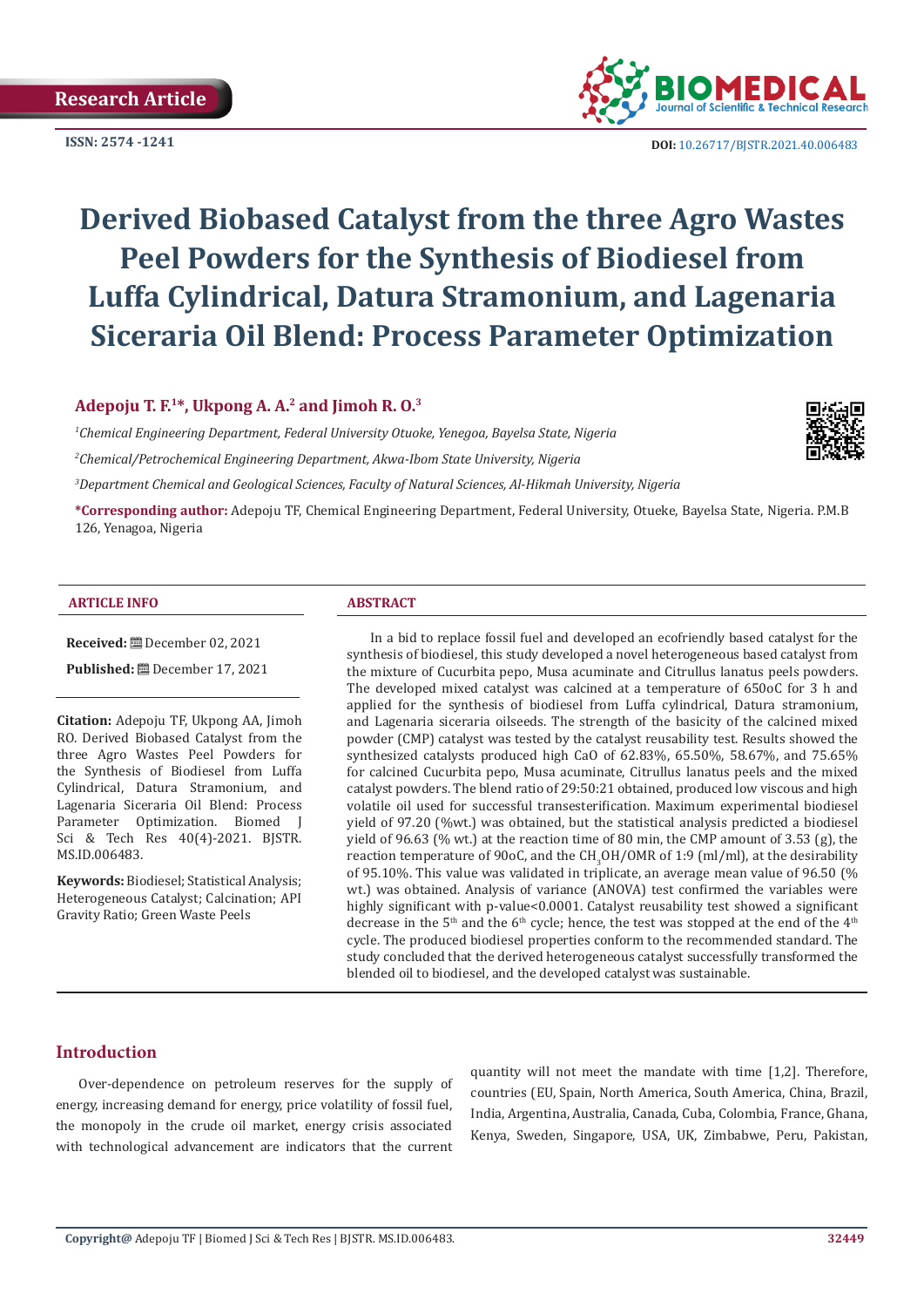Italy, Japan, Malaysia, Mali, Mexico, Iran, Ireland, Norway, Germany, etc.) around the globe have shifted attention to biodiesel due to its excellent environmental attributes, sustainability attributes, biodegradability, non-toxic, readily available, and reduction or elimination of over-dependence on fossil fuel [3-6]. Meanwhile, biodiesel potential feedstocks come from first generation biodiesel feedstocks, which associated with the use of edible vegetable oil (beniseed oil, soyabean oil, corn oil, canola oil, palm oil, sunflower oil, coconut oil, olive oil, linseed oil, peanut oil, corn oil, papaya oil, etc.), the second generation biodiesel feedstocks, which make use of non-edible vegetable oil and animal fat (Jatropha curcus oil, pongamia pinnata oil, waste cooking oil, yellow oleander oil, cotton oil, grease, tallow, rapeseed, castor oil, karanje oil, neem oil, fish fat, pig fat, rubber seed oil, etc.), and the third generation biodiesel feedstocks, which involve the use of microalgae, algae, fungi, bacteria, latexes [5,7-15]. Nevertheless, exploiting firstgeneration biodiesel feedstock leads to a major problem especially in the present world of food shortage [16]. On the other hand, the use of third generation biodiesel feedstock requires a large amount of water for algae productivity, significant fertilizer for algae growth, high production cost using current technology, the long time needed for conversion to biofuel, contenders with regional suitability issues, lack of energy-efficient product, variations in the biofuel quality, and monoculture issue. Therefore, non-edible feedstocks in second-generation biodiesel feedstock are the only secure and viable future for all through biofuel production.

Meanwhile, it has been reported that the use of mix/blend oil tends to improve the yield and the quality of biodiesel; hence, researchers have reported the use of different blend ratios of oil for biodiesel synthesis. Khalil, et al. [17] reportedly the used oil blend ratio of 40:60 for rubber seed oil and palm oil, with NaOH as a base catalyst. The study reported by Qiu, et al. [18] adopted a ratio of 50:50 for the mixture of soybean and rapeseed oil with NaOH as a base catalyst. Milano, et al. [19], combined cooking with Calophyllum inophyllum oil in the ratio of 75:25, with KOH f as a base catalyst, while Hadiyanto, et al. [20] combined waste cooking with castor oil in the ration of 1:0, 1:2, and 2:1, respectively. Falowo, et al. [21], reported a blend of Neem and rubber oil in a 60:40 ratio with a base catalyst developed from elephant-ear tree pod husk. The work recently reported by Falowo, et al. [22], adopted the ternary blend ratio for Honne-Rubber-Neem oil, with mixed catalyst from three agro wastes. Observation from the reports showed that only Falowo, et al. [21,22] used heterogeneous catalysts for the synthesis of biodiesel production via oil blend. This was due to the heterogeneous catalytic nature such as reusability, recyclability, less water usage, non-toxic, low cost, eco-friendly, and high purity of by-product over the use of homogeneous catalysts (NaOH/KOH) [16,23,24]. To the author's awareness so far, no single report on the

use of the API gravity ratio has been reportedly used for oil blend for biodiesel synthesis. Also, no report has ever derived a based catalyst from the mixture of three green wastes of Cucurbita pepo, Musa acuminate, and Citrullus lanatus unripe peels for catalytic application. Literature survey showed that the unripe Cucurbita pepo peels contain 27.85% calcium [25] while unripe Musa acuminate peels contained 57% calcium mineral [26], the calcium content found in Citrullus lanatus unripe peels was reported to be 43% [27]. Proper processing of the peels through drying, sieving, and calcination at a higher temperature above  $550^{\circ}$ C has been established as a way of improving the content of the calcium in the peels [28-30].

Hence, this work focusses on the synthesis of a mesoporous based catalyst from the mixture of Cucurbita pepo, Musa acuminate and Citrullus lanatus peels, applied it to transesterification of Luffa cylindrical - Datura stramonium - Lagenaria siceraria oil blend to biodiesel. Detail characterization of the catalysts developed was carried out using Scanning Electron Microscopy (SEM), Fourier Transforms Infrared Spectroscopy (FTIR), X-ray Diffraction Analysis (XRD), X-ray Diffractometer (XRD), and Brunauer-Emmett-Teller (BET-adsorption) to determine its catalytic potential. Process optimization of transesterification of oil to biodiesel was carried out via response surface methodology (RSM). The quality of biodiesel was determined, and the results were compared with ASTM D6751 and EN 14214 biodiesel recommended standard.

#### **Materials and Methods**

#### **Materials**

Matured, Luffa cylindrical, Datura stramonium, Lagenaria siceraria seeds were collected from the nearby location around the rural house, Omu-Aran, Kwara State with proper permission obtained from the landowner in Nigeria. The seeds were separated from the husks by sundried for two weeks (14 days), and then oven-dried to a constant weight. The husk Datura stramonium has started splitting even before oven dried. The separated dried seeds were further obtained purely by winnowing and then milled into powders of 0.30 mm particle sizes, kept in separate cleaned containers for further processing (oil extraction). Cucurbita pepo, Musa acuminate, and Citrullus lanatus peels were obtained from the fruits. The peels were washed with distilled water twice, sundried for five days (5 days), and then oven-dried in a DHG-9101-  $02$  oven at  $80^{\circ}$ C for 2 h to achieved constant weight. The dried peels were milled into powders, separated into small particle sizes using a mesh strainer (mesh size: 125 mm-20 μm) to aid calcination. The fine sieved powders Cucurbita pepo peels powder (CPPP), Musa acuminate peels powder (MAPP) and Citrullus lanatus peels powder (CLPP) were kept in crucibles for further processing (Calcination/ thermal treatment). The seeds were identified by the Adepoju T. F.,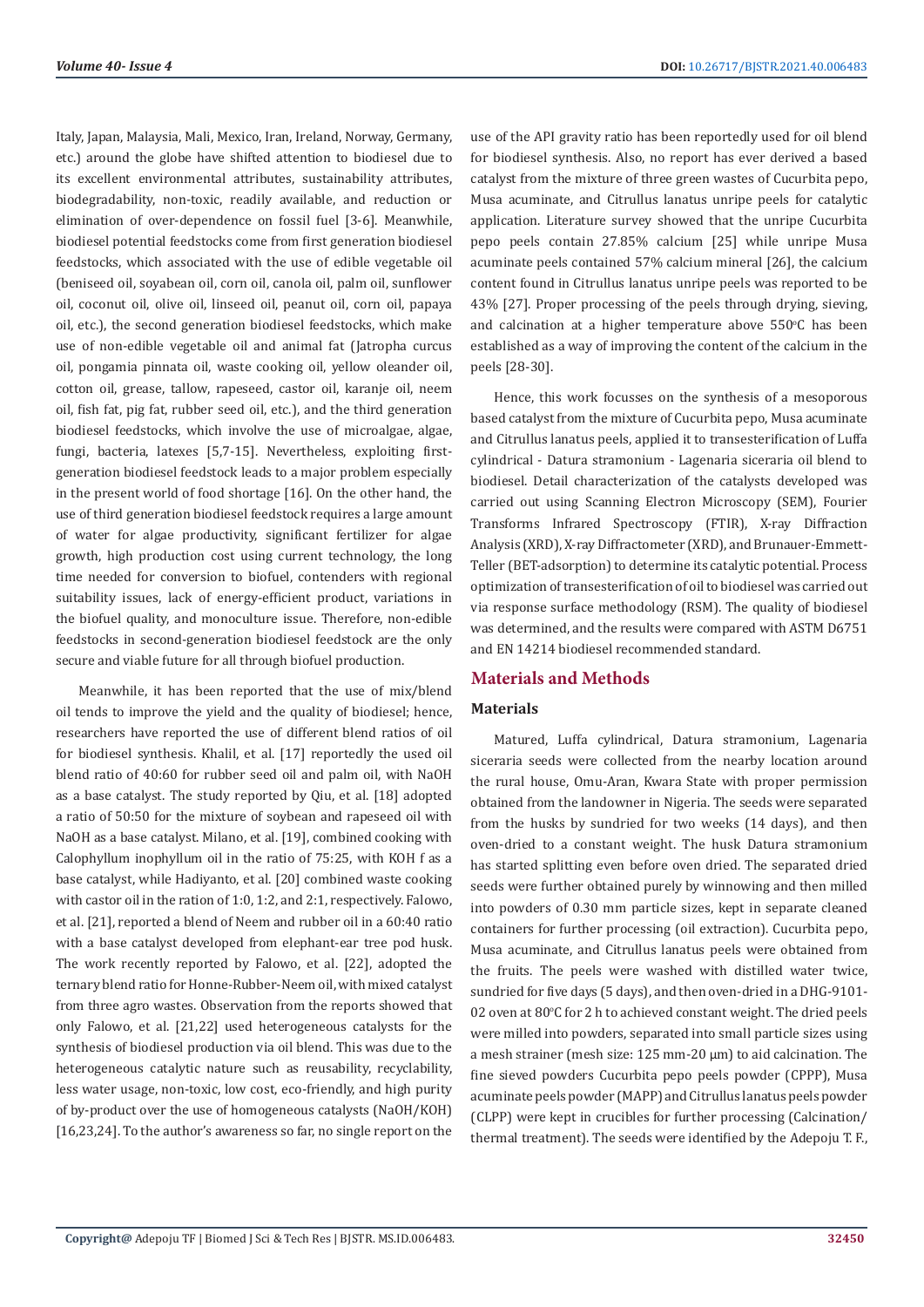and the sample of the seeds have been deposited in Chemical and Petrochemical Laboratory 2, Akwa Ibom State University, Nigeria with a deposition number LC2019 for Luffa cylindrical, DS2019 for Datura stramonium and LS2019 for Lagenaria siceraria. All chemicals used were of analytical grades and need no further purification.

#### **Methods**

**Oil Extraction:** Oil extractions from the powders were carried out using solvent extraction in 1 L soxhlet extractor apparatus. Since the heating mantle was designed to handle three-Soxhlet extractors at once, mass extraction was carried out simultaneously. The oils were extracted from Luffa cylindrical, Datura stramonium, Lagenaria siceraria powders using n-hexane as the solvent. The procedures were as follows: the powders were put in a muslin bag and inserted in a Soxhlet extractor condenser with n-hexane at the round bottom flask placed on the heating mantle. The reaction temperature was monitored at 70°C for a complete extraction period (1 h). At the end of the reaction, the residual cakes were kept as a supplement for animal feeds while excess n-hexane in oils was recovered using the rotary evaporator. The clean oils Luffa cylindrical oil (LCO), Datura stramonium oil (DSO), and Lagenaria siceraria (LSO) were collected and kept in separate containers for further treatment. Oil qualities were ascertained by determining the physical, chemical, and other properties of the oils through AOAC (1997) standard test methods.

**Oil Blend:** The blend is the acts of mixing two or more substances, either miscible or non-miscible. For oils proper mix, it is worthwhile to know that the action of oil always increased by mixing several oils, nevertheless, the order in which the oil must be mixed must be factor properly. Lighter oil with smaller molecules will produce less viscous oils with high volatility, but heavier oil and larger molecules produce high viscous oils with low volatility. Hence, to obtain a low viscous, low density, and high volatile oil, there is a need for oil mix in an accurate blend ratio to increase the synergistic effect within the blended oil. One must know the nature (heavy or light) of the oil before mixing. The extracted oil is defined with API gravity, API gravity greater than 10 indicated lighter oil and the oil floats on water, the value of API gravity lesser than 10 indicated heavier oil, and the oil sinks on water. The API gravity of oil is calculated using Eq. (1) [31].

$$
API\ gravity = \frac{141.5}{Specific\ gravity} - 131.5\tag{1}
$$

**Oil Blend via API Gravity Estimate:** The API gravity of the oils was estimated based on the specific gravity of the oil. The total API gravity of the oils was obtained from the API gravity of the oils obtained, the mix ratio of oil was computed using the mathematically derived Eq. (2), and the oil was properly mixed by

heating at 50 oC on a magnetic shaker for 30 min.

$$
Mix\,ratio = \frac{API\,gravity}{Total\, API\, gravity} \times 100\tag{2}
$$

#### **Catalyst's Calcination and Characterization**

The fine powders (CPPP, MAPP, CLPP), with mixed powder (30 g CPPP + 30 g MAPP + 30 g CLPP) (MP) were calcined at  $650$  $\degree$ C for 3 h to obtain the powdered catalysts [6]. After cooling, the powdered were characterized using scanning electron microscopy (SEM), to examine the surface morphology of the catalysts, energy dispersive spectroscope (EDS) to determine the elemental analysis of the samples and the quantitative composition of the catalysts, X-ray diffractometer (XRD) equipped with Kά and Cu radiation source, accelerated at 20 mA and 30 kV, to establish the angular scanning electron performed in the range of 20° <2θ <80° at speed of 2<sup>o</sup>C min<sup>-1</sup>, Fourier transform infrared spectroscopy (FTIR), to check the presence of functional group and verify the presence of characteristic absorption bands of major elements present. The surface area and the basicity of the catalysts were examined using BET isothermal adsorption and the Hammett indicator method [32].

#### **Synthesis of Biodiesel**

The mixed oil  $(29:50:21)$  free fatty acid (FFA =  $0.82<1.5$ ) was within the moderate value for transesterification of oil to biodiesel [33]. Therefore, transesterification of mixed oil (MO) to biodiesel through methanolysis of the mixed powder (MP) was carried out using the procedure earlier reported by Adepoju, et al. [29] with few modifications. A three-necked-reactor was used to carry out biodiesel production, four factors with five-level were considered viz. reaction time, calcined mixed powder (CMP) amount, reaction temperature, and methanol/oil molar ratio (MeOH/OMR). The MO was preheated at  $60^{\circ}$ C for 30 min, a known CMP was added to 40 ml of methanol in a 250 ml flask, heated at  $65^{\circ}$ C for 20 min in a magnetic shaker, the insoluble methanolic-catalyst was transferred into the preheated oil in the reactor, and the reaction was monitored at a particular temperature until the reaction reach completion. At the end of the reaction, the solid phase catalyst was separated by decantation and the biodiesel phase was separated from the ethanol phase by separating funnel. The leached catalyst in the biodiesel was removed by washing with a solution (containing a mixture of 2.0 g of NaCO $_3$  and 40 ml ethanol thermally heated for 2 h) under agitation. The mixture was filtered, washed with distilled water three times before the separation of biodiesel through gravity settling was carried out. The washed biodiesel was then dried over anhydrous  $\text{Na}_2\text{SO}_4$  and then separated by filtration to obtain pure biodiesel. These processes were repeated based on experimental runs generated by response surface methodology experimental design.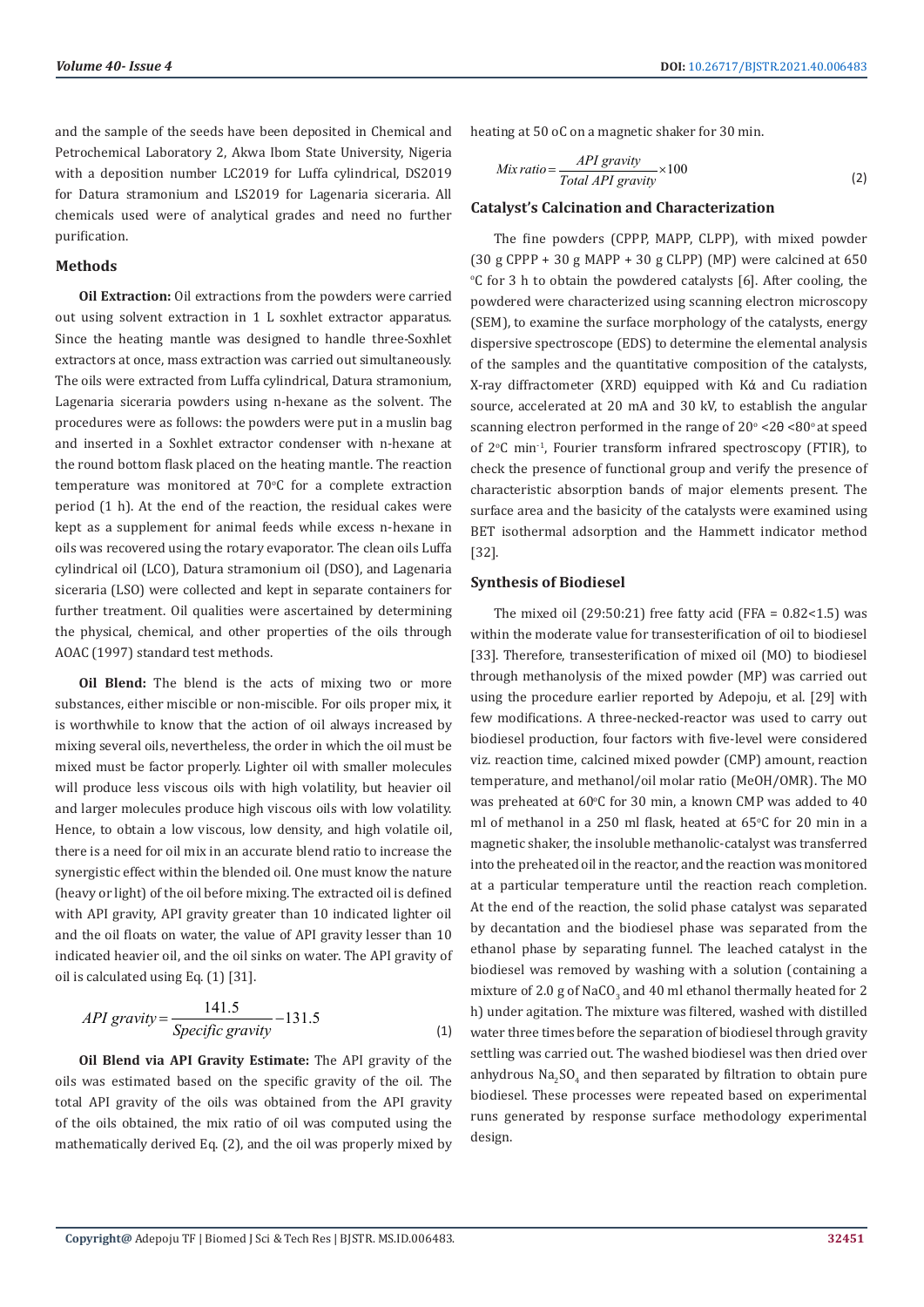**Experimental Design for Biodiesel Synthesis and Its Statistical Analysis:** The four-level-five-factors used for biodiesel experimental designed with the respective units are presented in Table 1. A central composite design (CCD) was used which contains 24 non-center and 6 center points with high and low center factors, the design is a full type with 2 alpha and 1 block. A total of 30 experimental runs were obtained with central composite design replication occurred for every categorical combination. For analysis through the statistical approach, the model for response surface (biodiesel) and the interaction (variable factors) was evaluated by mean of fit summary. The model order, significant effects, and desired terms were evaluated by model effects. ANOVA was used to analyze the chosen model and view results, while diagnostic, evaluate the model fit, and also the transformation choice with the graph to interpret and evaluates the model. Moreover, process optimization was established by determining the probability value (p-value), the f-value (factor value), the degree of freedom (df), and

the variance inflation factor (VIF), respectively. Linear regression parameters were obtained through evaluation of the coefficient of determination the predicted coefficient of determination, the adjusted coefficient of determination, and the adequate precision (Adeq. Prec.) to confirm the model suitability. Meanwhile, to show the relationship between two input variables and one output, three dimensional and contour plots prove to be the best representative of the correlation (Adepoju et al., 2016). The second-order polynomial model equation that further explains the relationship between biodiesel yield and the independent variables is mathematically expressed as Eq. (3).

*Bio diesel* (*wt* .%) = 
$$
P_0 + \sum_{i=1}^k p_i x_i + \sum_{i=1}^k p_{ii} x_i^2 + \sum_{i (3)
$$

Where FAME is the response (biodiesel) in percentage, P\_0 is the intercept, P\_i is the linear coefficient, P\_ii is the interaction coefficient, P\_ij is the quadratic coefficient terms,  $X_i$   $\lbrack \text{ and } X \rbrack_i$  are the four factors and  $\epsilon$  is the residual error.

| <b>Variables</b> | <b>Units</b> |                | <b>Levels</b> |     |    |     |    |  |  |
|------------------|--------------|----------------|---------------|-----|----|-----|----|--|--|
|                  |              | Symbol         | $-2$          |     |    |     |    |  |  |
| Reaction time    | (min)        | X1             | 60            | 65  | 70 | 75  | 80 |  |  |
| CMP amount       | (g)          | X <sub>2</sub> | $\sqrt{2}$    | 2.5 |    | 3.5 |    |  |  |
| Reaction temp.   | (oC)         | X <sub>3</sub> | 60            | 65  | 70 | 75  | 80 |  |  |
| MeOH/OMR         | (ml/ml)      | X4             |               | h   |    |     |    |  |  |

**Table 1:** Experimental design for biodiesel production.

**Biodiesel Quality Characterization:** The effectiveness and industrial application of biodiesel produce depend solely on its quality such as moisture content, density, viscosity, mean molecular mass, peroxide value, iodine value, saponification value, cetane number, higher heating value, API gravity, and diesel index. These properties were determined using AOAC, (1997) standard methods; the results were compared with biodiesel recommended standards [34,35]. All methods were performed in accordance with the relevant guidelines and regulations governing institutional, national, and international guidelines and legislation including the collection of plant material, the Experimental research and field studies on plants/seeds.

#### **Results and Discussion**

#### **Extracted Oils Qualities and It Mixed Ratio**

Table 2 showed the results of the qualities of the oils and the mixed oil obtained. From the table, it was observed that the specific gravity of the LSO (0.95) was highest, followed by the LCO (0.910), and then DSO (0.820). The higher the specific gravity, the lower the API gravity of the oil, and such oil tends to be less light in nature. The extracted oils were light oils with low free fatty acid value and low moisture content. The iodine value and the viscosity of the LSO

(98.02 g  $I_2/100$ g oil; 4. 10 mm<sup>2</sup>/s) appear higher than the value of LCO (96.50 g I<sub>2</sub>/100g oil; 4.10 mm<sup>2</sup>/s) and DSO (72.32 g I<sub>2</sub>/100g oil;  $2.12 \text{ mm}^2/\text{s}$ ). However, the acid value of the LCO (4.50 mg KOH/g oil) is higher than the acid value of LSO (1.84 mg KOH/g oil) and DSO (1.43 mg KOH/g oil), these showed that the LCO is non-edible oil. The API gravity of DSO (50) is greater than the values obtained for LCO (29) and LSO (21) which accounted for an oil mixed ratio of 29:50:21 for LCO: DSO: LSO. This mixed ratio produced oil with moderate FFA and of low density used for biodiesel production (transesterification).

#### **Catalyst Characterization and Elemental Analysis**

**Scanning Electron Microscopy (SEM)**: Figure 1a showed the result of SEM images of morphological characteristics of the calcined mixed powder (CMP) at a different magnification of 1000x and 500x performed in the range of  $20^{\circ} < 20 < 80^{\circ}$  at speed of  $2^{\circ}$ C/ min. The decomposed images after calcination at a temperature of 650°C for 3 h indicated non-uniform sizes with diverse shapes and slightly rough surface with cracks. This observation implied thermal treatment degrades organic substances in the mixed powder (MP) and also transforms the calcium carbonate (CaCO<sub>3</sub>) to the calcium oxide (CaO), owing to the gaseous form of carbon dioxide  $(CO_2)$ which appears more porous, brittle and easy to ground.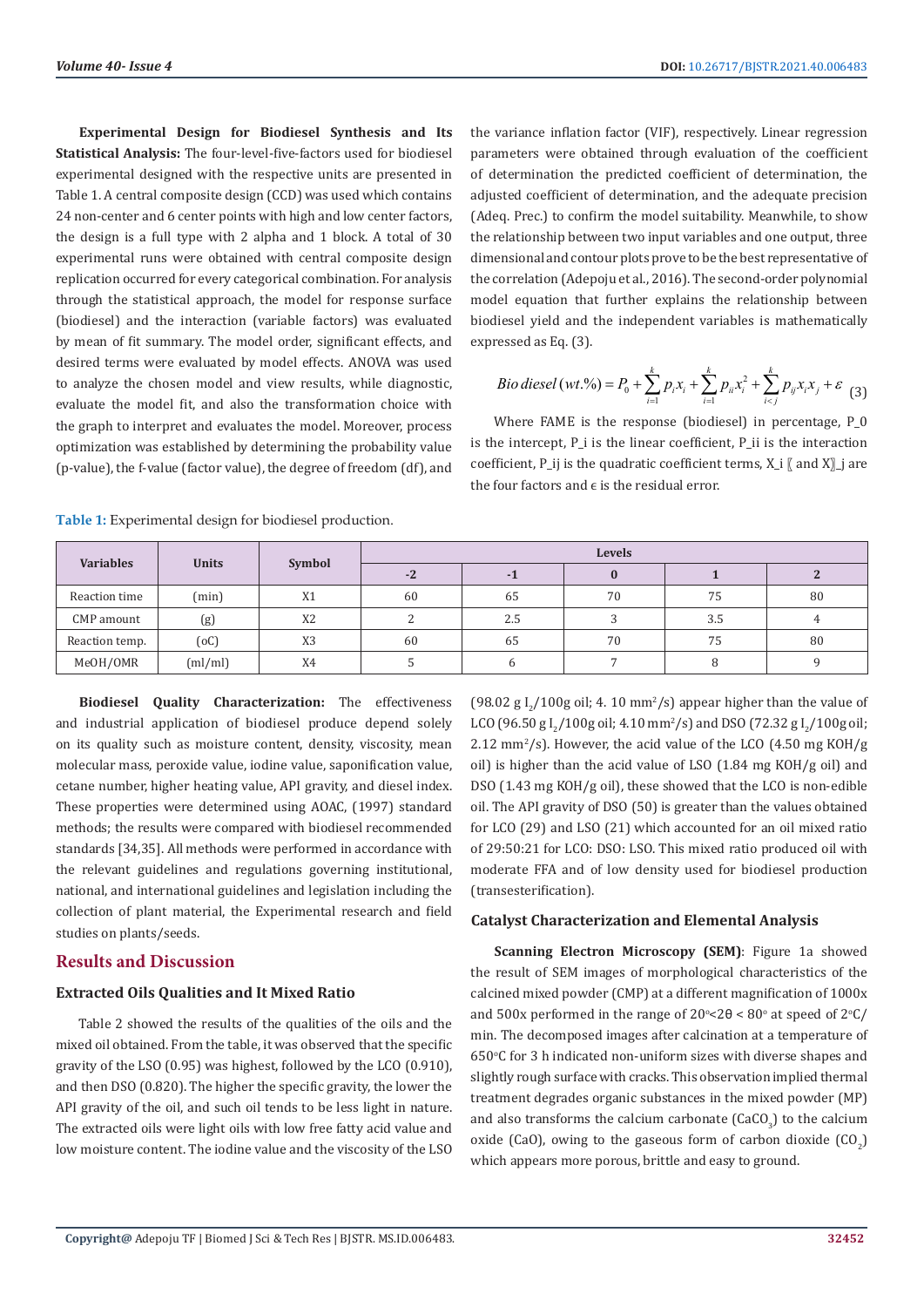**Table 2:** Qualities of the oils and API gravity mixed ratio.

| <b>Properties/Oils</b>                    | <b>LCO</b>  | <b>DSO</b>  | LS <sub>O</sub> | <b>Total API gravity</b> |
|-------------------------------------------|-------------|-------------|-----------------|--------------------------|
| Viscosity @ $40$ oC/ (mm <sup>2</sup> /s) | 3.6         | 2.12        | 4.1             |                          |
| Peroxide value (meq 0,/kg oil)            | 15.4        | 6.24        | 6.31            |                          |
| Saponification value (mg KOH/g oil)       | 194         | 178.46      | 201             |                          |
| Iodine value $(gI2/100g oil)$             | 96.5        | 72.32       | 98.02           |                          |
| Moisture content (%)                      | 0.015       | 0.015       | 0.015           |                          |
| Acid value (mg KOH/g oil)                 | 4.5         | 1.43        | 1.84            |                          |
| %FFA                                      | 2.25        | 0.715       | 0.92            |                          |
| Specific gravity                          | 0.91        | 0.82        | 0.95            |                          |
| API gravity                               | 23.99       | 41.06       | 17.45           | 82.5                     |
| Heavier/Lighter oil                       | Lighter oil | Lighter oil | Lighter oil     |                          |
| Mixed ratio                               | 0.291       | 0.498       | 0.211           |                          |
| % Mixed ratio                             | 29          | 50          | 21              |                          |



## **Figure 1:** a. SEM image of CMP at different magnifications.

b. FTIR analysis of CMP at 650 oC for 3h.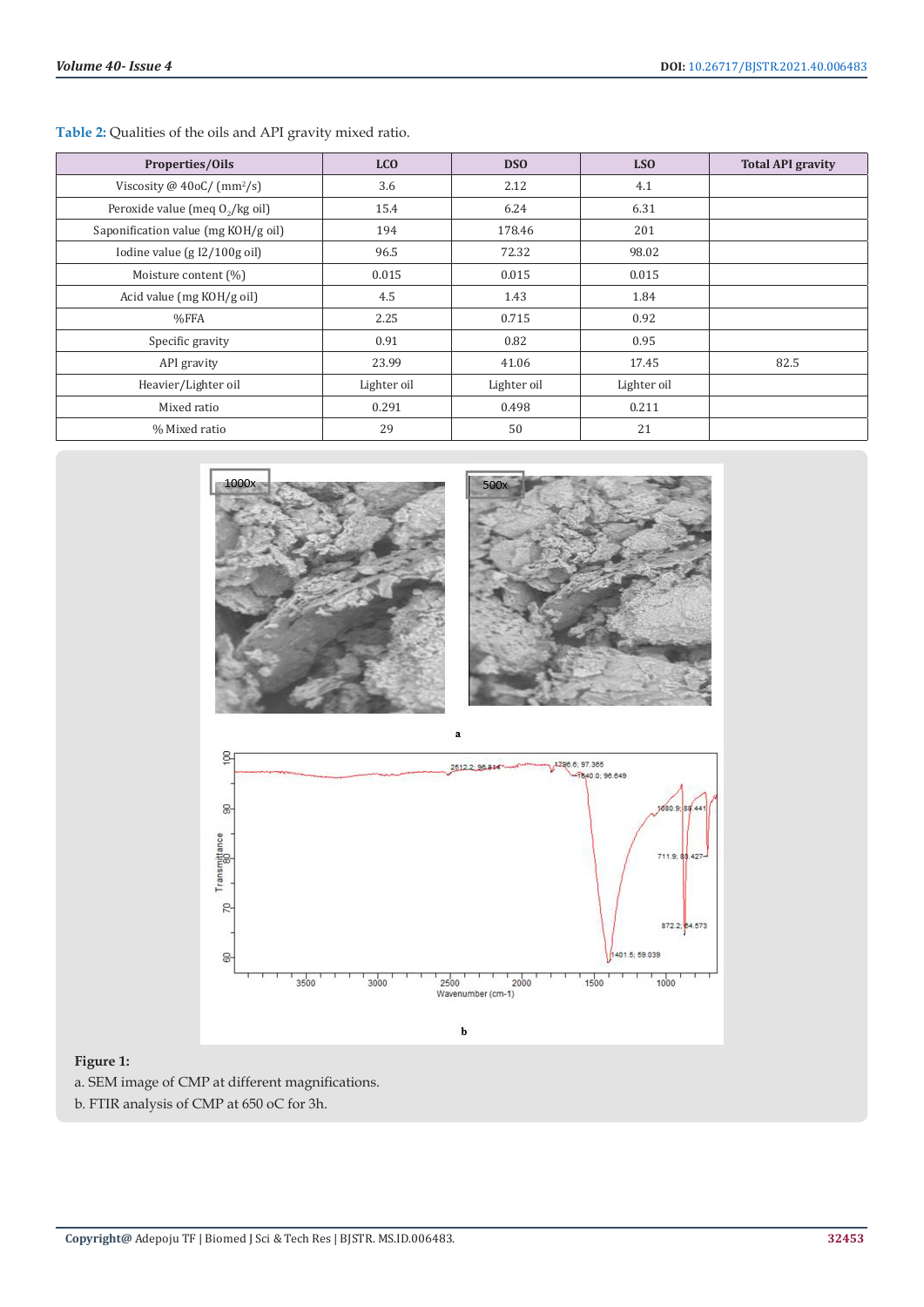**Fourier-Transform Infrared Spectroscopy (FTIR)**: Figure 1b shows the FTIR spectra of CMP, distinct peaks were noticed at 711.9, 872.2, 1080.9, 1401.5, 1640.0, 1796.6, and 2512.2, respectively. The band at  $1401.5$  cm<sup>-1</sup> represents bending vibration of the O-Ca-O group while the band at 771.9 – 1080.9 represents a stretch of  $CO_{32}$ molecules to higher energy value [3,36]. The spectrum stretches from  $1640.0\n-2512.2$  cm<sup>-1</sup> indicated the presence of functional groups such as  $O-H$ , C-H for  $sp^3$  carbon, C=O for  $sp^2$  carbon, CHO, and N-H bond. Nevertheless, the undistorted assembly of CMP catalyst transformed into a spongy like structure signifies that calcination of the mixed powder at a temperature of  $650^{\circ}$ C was appropriate for a complete transformation of  $\text{CaCO}_3^+$  to CaO [16]. This observation could be attributed to the presence of functional groups present in the fruits during the growth period which occurred as a result of carbon growth inhibition.

**Brunauer-Emmett-Teller (BET):** Table 3 represents the properties of the catalysts indicating the BET surface, total pore volume, basicity, and percentage of CaO converted through  $N<sub>2</sub>$ adsorption-desorption isotherm Brunauer-Emmett-Teller (BET)

analysis. Observation from the results shows the calcined mixed powder (CMP) has a high basic site than other calcined catalysts (CMAPP, CCLPP, and CCPPP) owing to the high CaO (75.65%) obtained during analysis in the calcined powder. The basic site density obtained for CMAPP (158. 00  $\mu$ mole/m<sup>2</sup>) was higher than that of CCLPP (120.00 μmole/m2), but the value obtained for CCPPP (157.80  $\mu$  mole/m<sup>2</sup>) is approximately the same with CMAPP. However, the basic site density of the CMP (160.83  $\mu$  mole/m<sup>2</sup>) was the highest which produced the highest biodiesel yield during transesterification. The table also reflects the result of biodiesel yields, at the same process conditions, each catalyst was tested based on the CaO yield of the calcined powders (CCPPP: 62.83%; CMAPP: 65.50%; CCLPP: 58.67 and CMP: 75.65%), the yields of biodiesel based on the nature of catalyst showed the three calcined catalysts have a basic site for conversion of oil to biodiesel (83.50, 88.75, 80.32 (%wt.)), but the mixed calcined catalyst produced highest biodiesel yield (96.50% wt.), due to the percentage of CaO in the catalyst and high basic site. Hence, the catalysts could be an economic viable promising source for CaO catalyst production for industrial applications.

**Table 3:** BET-adsorption and XRD analysis of calcined catalysts at 650 oC for 3 h.

| Catalysts    | $N2$ -AA<br>$(m^2g^1)$ | $TPVx10^{-3}$<br>$\rm[cm^3\,g^{\text{-}1}]$ | $%$ CaO | BS ( $\mu$ mole.g <sup>-1</sup> )<br>400 < B S < 500 > 500 |     | <b>TBS</b> | $BSD$ (µmole/<br>m <sup>2</sup> | Bio (wt. $\%$ ) |
|--------------|------------------------|---------------------------------------------|---------|------------------------------------------------------------|-----|------------|---------------------------------|-----------------|
| <b>CCPPP</b> | 0.9                    |                                             | 62.83   | 32                                                         | 110 | 142        | 157.8                           | 83.5            |
| <b>CMAPP</b> |                        |                                             | 65.5    | 38                                                         | 120 | 158        | 158                             | 88.75           |
| <b>CCLPP</b> | 1.1                    |                                             | 58.67   | 26                                                         | 106 | 132        | 120                             | 80.32           |
| <b>CMP</b>   | 1.2                    |                                             | 75.65   | 45                                                         | 148 | 193        | 160.83                          | 96.5            |

#### **Optimization of Transesterification Mixed Oil to Biodiesel**

**Experimental Results Analysis:** Table 4 shows the coded experimental conditions, the experimental biodiesel yield, the predicted, and the residual values of the 30 standard runs generated by CCD. The table showed the maximum experimental yield of 97.20 (% wt.) at runs 18, while the minimum yield was obtained at runs 19 with a value of 85.66 (% wt.). Based on statistical analysis, the results were transformed into a fit summary, quadratic model,

analysis of variance evaluation, diagnostics and graphs modeling, the predicted biodiesel yield of 96.63 (% wt.) was obtained at the following condition: reaction time of 80 min, CMP amount of 3.53 (g), reaction temperature of 90 oC, and CH3OH/OMR of 9:1 (ml/ml), at the desirability of 95.10%. This value was validated in triplicate, an average mean value of 96.50 (% wt.) was obtained which was close to the predicted value. The result proved that the methanolysis of CMP for the transesterification of mixed oil was successful.

**Table 4:** Coded factors, experimental, predicted biodiesel yield, and residuals values.

| <b>Std Runs</b> | $X_1$ (min) | $X_{2}(g)$ | $X_3$ (oC) | $X_{\mu}$ (ml/ml) | Exp. Bio $(\%$ wt.) | Pred. Bio $(\%$ wt.) | Residual |
|-----------------|-------------|------------|------------|-------------------|---------------------|----------------------|----------|
|                 | 65          | 2.5        | 65         | 6                 | 88.8                | 88.77                | 0.029    |
| 2               | 75          | 2.5        | 65         | 6                 | 89.6                | 89.64                | $-0.038$ |
| 3               | 65          | 3.5        | 65         | 6                 | 91.2                | 91.19                | 0.012    |
| 4               | 75          | 3.5        | 65         | 6                 | 90.9                | 90.85                | 0.046    |
|                 | 65          | 2.5        | 75         | 6                 | 87.7                | 87.67                | 0.029    |
| 6               | 75          | 2.5        | 75         | 6                 | 92.1                | 92.09                | 0.012    |
|                 | 65          | 3.5        | 75         | 6                 | 89.4                | 89.54                | $-0.14$  |
| 8               | 75          | 3.5        | 75         | 6                 | 92.8                | 92.75                | 0.046    |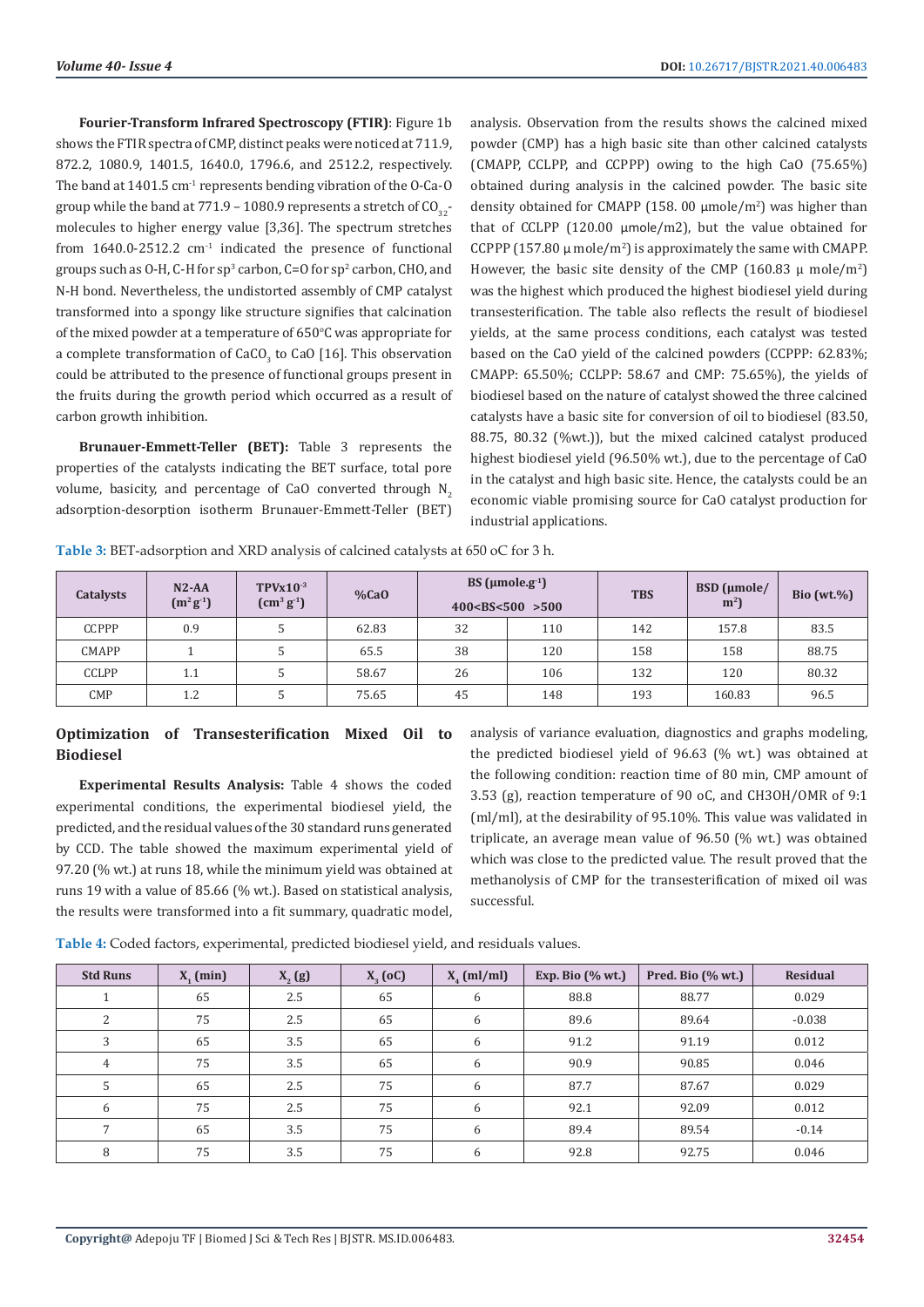| 9      | 65 | $2.5\,$          | 65     | $\, 8$         | 89.1 | 89.17 | $-0.071$         |
|--------|----|------------------|--------|----------------|------|-------|------------------|
| 10     | 75 | $2.5\phantom{0}$ | 65     | 8              | 89.9 | 89.69 | 0.21             |
| 11     | 65 | 3.5              | 65     | $\, 8$         | 93.5 | 93.44 | 0.062            |
| 12     | 75 | 3.5              | 65     | $\, 8$         | 92.7 | 92.75 | $-0.054$         |
| 13     | 65 | $2.5\,$          | 75     | 8              | 89.7 | 89.67 | 0.029            |
| 14     | 75 | $2.5\phantom{0}$ | 75     | $\, 8$         | 93.7 | 93.74 | $-0.038$         |
| 15     | 65 | 3.5              | 75     | $\, 8$         | 93.4 | 93.39 | 0.012            |
| 16     | 75 | $3.5\,$          | 75     | $\, 8$         | 96.3 | 96.25 | 0.046            |
| 17     | 60 | $\mathfrak{Z}$   | 70     | $\overline{7}$ | 93.6 | 93.56 | 0.042            |
| 18     | 80 | 3                | 70     | $\overline{7}$ | 97.2 | 97.29 | $-0.092$         |
| 19     | 70 | $\overline{c}$   | 70     | $\overline{7}$ | 85.6 | 85.66 | $-0.058$         |
| 20     | 70 | $\overline{2}$   | 70     | $\overline{7}$ | 90.6 | 90.59 | 0.008            |
| 21     | 70 | 3                | 60     | $\overline{7}$ | 89.7 | 89.78 | $-0.075$         |
| 22     | 70 | 3                | 80     | $\overline{7}$ | 92.2 | 92.18 | 0.025            |
| 23     | 70 | 3                | 70     | 5              | 88.7 | 88.68 | 0.025            |
| 24     | 70 | 3                | 70     | 9              | 92.5 | 92.58 | $-0.075$         |
| 25     | 70 | 3                | 70     | $\overline{7}$ | 93.5 | 93.5  | $\overline{0}$   |
| 26     | 70 | 3                | 70     | $\overline{7}$ | 93.5 | 93.5  | $\boldsymbol{0}$ |
| 27     | 70 | 3                | 70     | $\overline{7}$ | 93.5 | 93.5  | $\boldsymbol{0}$ |
| 28     | 70 | 3                | 70     | $\overline{7}$ | 93.5 | 93.5  | $\mathbf{0}$     |
| 29     | 70 | 3                | 70     | $\overline{7}$ | 93.5 | 93.5  | $\boldsymbol{0}$ |
| $30\,$ | 70 | 3                | $70\,$ | $\overline{7}$ | 93.5 | 93.5  | $\boldsymbol{0}$ |

**ANOVA and Fits Statistic:** Table 5 shows the analysis of variance (ANOVA) for the response surface quadratic model and the Fit statistics. Observation from the table shows that the Model F-value of 1765.55 with a degree of freedom (df) of 14, implies the model is significant with prob value >0.0001. There is only a 0.01% chance that a "Model F-value" this large could occur due to noise. Meanwhile, values of "Prob > F" less than 0.05 show variable terms are significant. In this case,  $X_1$ ,  $X_2$ ,  $X_3$ ,  $X_4$ ,  $X_{12}$ ,  $X_{22}$ ,  $X_{32}$ ,  $X_{42}$ ,  $X_1X_2$ ,  $X_1X_3$ ,  $X_1X_4$ ,  $X_2X_3$ ,  $X_2X_4$ , and  $X_3X_4$  were remarkable significant variable terms. The coefficient of determination is the correlation coefficient, also

known as R-square,which allows it to display the degree of linear correlation between two variables. The value obtained in this study is high (99.94%), indicate a high degree of correlation between the interacting variables. The "Pred. R-Squared" of 99.65% is in reasonable agreement with the "Adj R-Squared" of 99.88%. The "Adeq Precision", which measures the signal to noise ratio. Usually, a ratio greater than 4 is desirable, the ratio of 188.58 obtained in the study specifies an adequate signal.The polynomial model quadratic equation that shows the relationship between the biodiesel yield and the four-variable factors is presented in Eq. (4).

The final equation in term of coded

*Bio diesel* (
$$
\% w
$$
) = +93.50 + 0.93 $X_1$  + 1.23 $X_2$  + 0.63 $X_3$  + 0.97 $X_4$  - 0.03 $X_1 X_2$  + 0.89 $X_1 X_3$  -  
0.087 $X_1 X_4$  - 0.14 $X_2 X_3$  + 0.46 $X_2 X_4$  + 0.40 $X_3 X_4$  + 0.48 $X_1^2$  - 1.34 $X_2^2$  - 0.63 $X_3^2$  - 0.72 $X_4^2$  (4)

**Table 5:** ANOVA and Parametric Data Fit.

| <b>Source</b>              | <b>Sum of Squares</b> | df | <b>Mean Square</b> | <b>F</b> Value | Prob > F     | <b>Outcomes</b> |
|----------------------------|-----------------------|----|--------------------|----------------|--------------|-----------------|
| Model                      | 80.95                 | 14 | 5.78               | 115.91         | < 0.0001     | Significant     |
| Λ,                         | 3.66                  |    | 3.66               | 73.43          | < 0.0001     | Significant     |
| X,                         | 14.94                 |    | 14.94              | 299.51         | ${}< 0.0001$ | Significant     |
| $\Lambda_{2}$              | 15.01                 |    | 15.01              | 300.85         | ${}< 0.0001$ | Significant     |
| Λ.                         | 3.37                  |    | 3.37               | 67.57          | < 0.0001     | Significant     |
| $\mathbf{X}_{\mathbf{12}}$ | 0.16                  |    | 0.16               | 3.26           | 0.0925       | Not significant |
| $\mathbf{X}_{\mathbf{22}}$ | 0.47                  |    | 0.47               | 9.36           | 0.0085       | Significant     |
| $X_{32}$                   | 14.83                 |    | 14.83              | 297.3          | ${}< 0.0001$ | Significant     |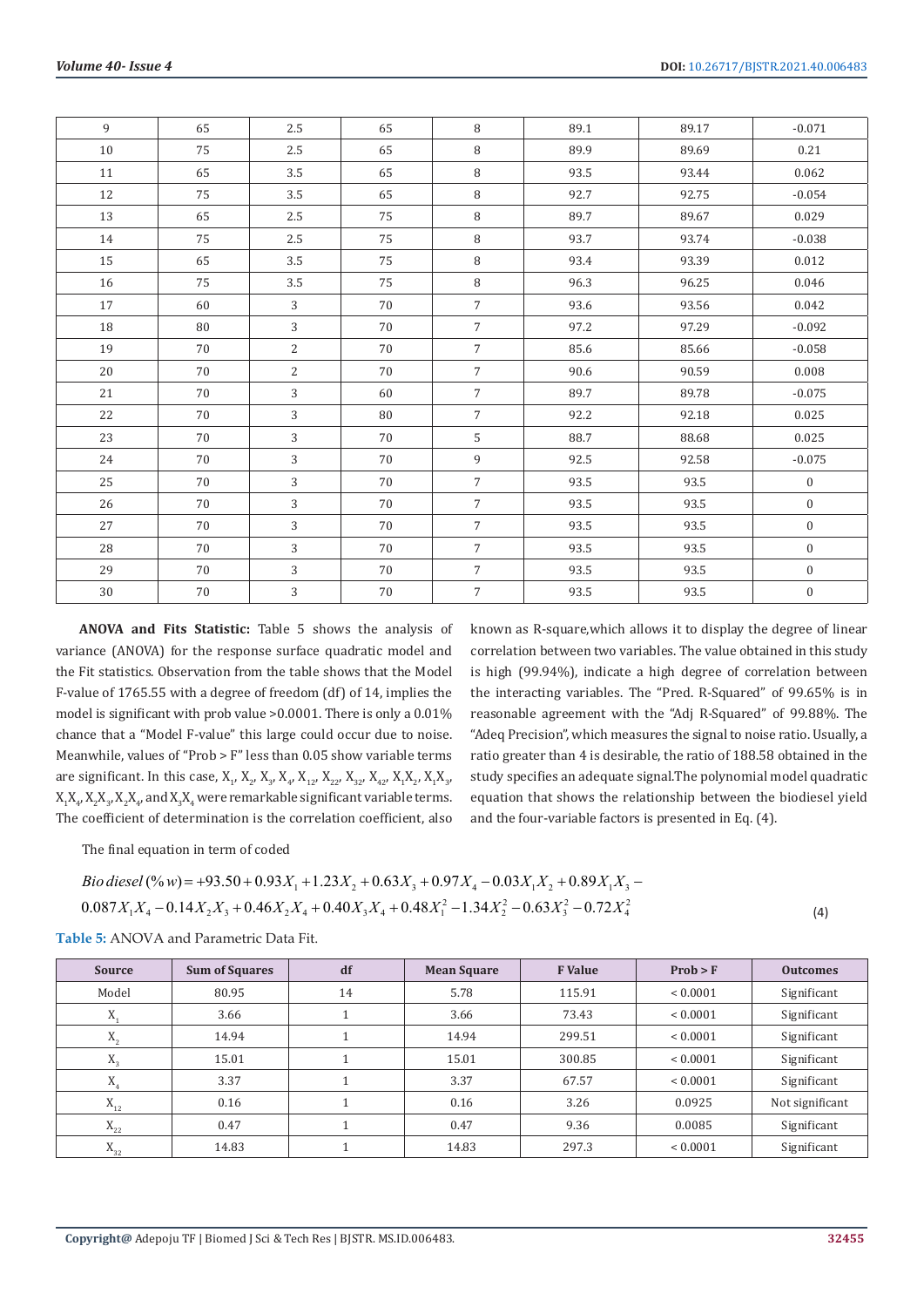| $\mathbf{X}_{_{42}}$ | 0.6      | $\mathbf{1}$   | 0.6      | 11.93                    | 0.0039                   | Significant     |
|----------------------|----------|----------------|----------|--------------------------|--------------------------|-----------------|
| $X_1X_2$             | 1.3      | $\mathbf{1}$   | 1.3      | 26.05                    | 0.0002                   | Significant     |
| $X_1X_3$             | 2.69     | $\mathbf{1}$   | 2.69     | 53.92                    | ${}< 0.0001$             | Significant     |
| $X_1X_4$             | 0.11     | $\mathbf{1}$   | 0.11     | 2.25                     | 0.1559                   | Not significant |
| $X_2X_3$             | 0.087    | $\mathbf{1}$   | 0.087    | 1.74                     | 0.2078                   | Not significant |
| $X_2X_4$             | 22.56    | $\mathbf{1}$   | 22.56    | 452.29                   | ${}< 0.0001$             |                 |
| $X_3X_4$             | 0.000025 | $\mathbf{1}$   | 0.000025 | 0.000501                 | 0.9825                   | Not significant |
| Residual             | 0.7      | 14             | 0.05     | $\overline{\phantom{a}}$ | $\overline{\phantom{a}}$ | Significant     |
| Lack of Fit          | 0.066    | 10             | 0.006639 | 0.042                    | $\mathbf{1}$             | Not significant |
| Pure Error           | 0.63     | 4              | 0.16     | $\overline{\phantom{a}}$ |                          | Not significant |
| Cor Total            | 80.95    | 14             | 5.78     | 115.91                   | ${}< 0.0001$             | Significant     |
| Std. Dev.            | 0.087    | R-Squared      | 0.9994   |                          |                          |                 |
| Mean                 | 91.73    | Adj R-Squared  | 0.9988   |                          |                          |                 |
| C.V.                 | 0.095    | Pred R-Squared | 0.9965   |                          |                          |                 |
| <b>PRESS</b>         | 0.66     | Adeq Precision | 188.58   |                          |                          |                 |

Meanwhile, the positive and the negative coefficients in the equation are the direct measure of the influence of variables on the response value. In this equation, the variable  $\mathrm{X}_2$  with a coefficient of 1.23, f-value =  $4796.50$ , with p-value< $0.0001$  is the most significant variable among the second-order polynomial equation in Eqn. (4).

**Graphical Plots:** Furthermore, the relationship between the response variable (biodiesel) and the interactive variables  $(X_1X_2,$  $X_1X_3$ ,  $X_1X_4$ ,  $X_2X_3$ ,  $X_2X_4$ , and  $X_3X_4$ ) can be represented in contour and the three-dimensional plots as displayed in Figures 2a-2f. The observation from the graph shows Figure 2e has the highest mutual interaction between CMP amount and MeOH/OMR on the response biodiesel yield. The mutual interactive effects between reaction time and MeOH/OMR (Figure 2f) is higher than that observed in the interactive effects noticed between reaction time and reaction temperature (Figure 2b) on the response, but the interactive effects in Figure2c (MeOH/OMR and reaction temperature) is lesser than the interactive effects showed by Figure 2b, but higher than the interaction between CMP amount and reaction temperature (Figure 2d). Meanwhile, the least interactive effects were noticed in Figure 2a, which was the interaction between CMP amount and reaction time on response biodiesel produced. In all, there exist perfect interaction among the variables, which confirmed the variable factors considered in this study play an important role in biodiesel

yield. The relationship between the predicted biodiesel and the experimental biodiesel yields as well as power transformation boxcox were as illustrated in Figures 3a & 3b.

#### **Catalyst Reusability Test**

For catalyst purification and reusability analysis of the reaction mixture, a built-in heating system vacuum centrifuges operated at 3500 rpm was used, the recovered catalyst was washed with alcohol to remove the impurity at the surface of catalyst that occurred during the transesterification. The alcoholic washed catalyst was oven-dried at  $100^{\circ}$ C for 1 h and then cooled to room temperature before reused. Nevertheless, the reactor wall accumulates a 0.15 g catalyst during the reaction, which tends to reduce the surface area and lowered catalyst activity. Hence, the need for catalyst reusability tests on catalytic activities. Figure 4 shows that the catalytic activities-maintained stability from the 1<sup>st</sup> cycle to the 4<sup>th</sup> cycle with little decreased from 93.6 (% wt.) to 92.20 (% wt.). However, there was significant decrease observed in  $5<sup>th</sup>$  and  $6<sup>th</sup>$  cycles (89.7 and 88.7% wt.), this can be associated to the continuous intermediate products formed during the reaction, such as monoglyceride and diglyceride, which obstructed the catalyst holes as well as water to oxygen reaction that occurred at the catalyst surface, which reduce the catalyst sensitivity. Hence, catalyst reusability was stopped after the 4<sup>th</sup> cycle [37-39].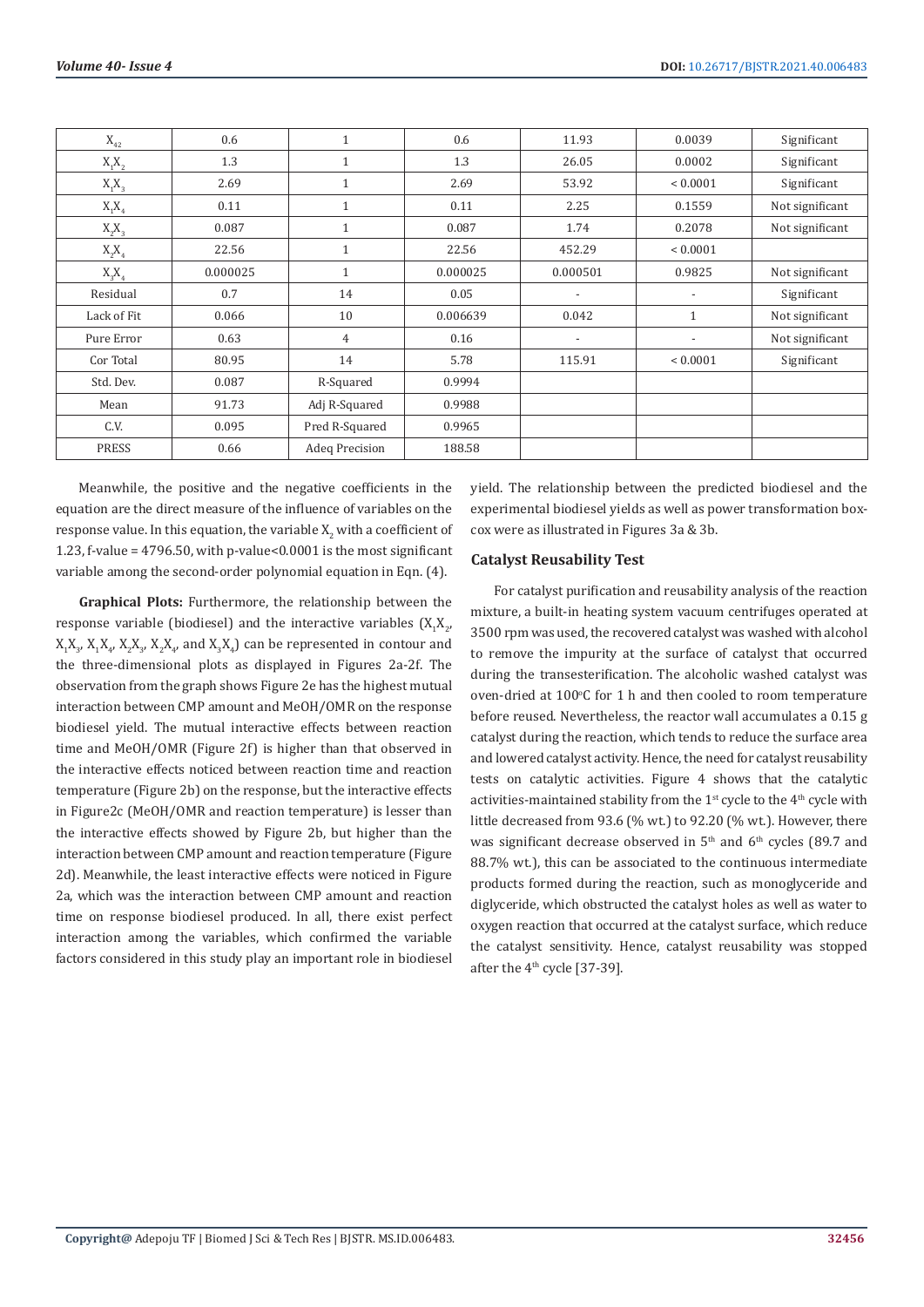

**Figure 2:** Contour and 3-D's Plots.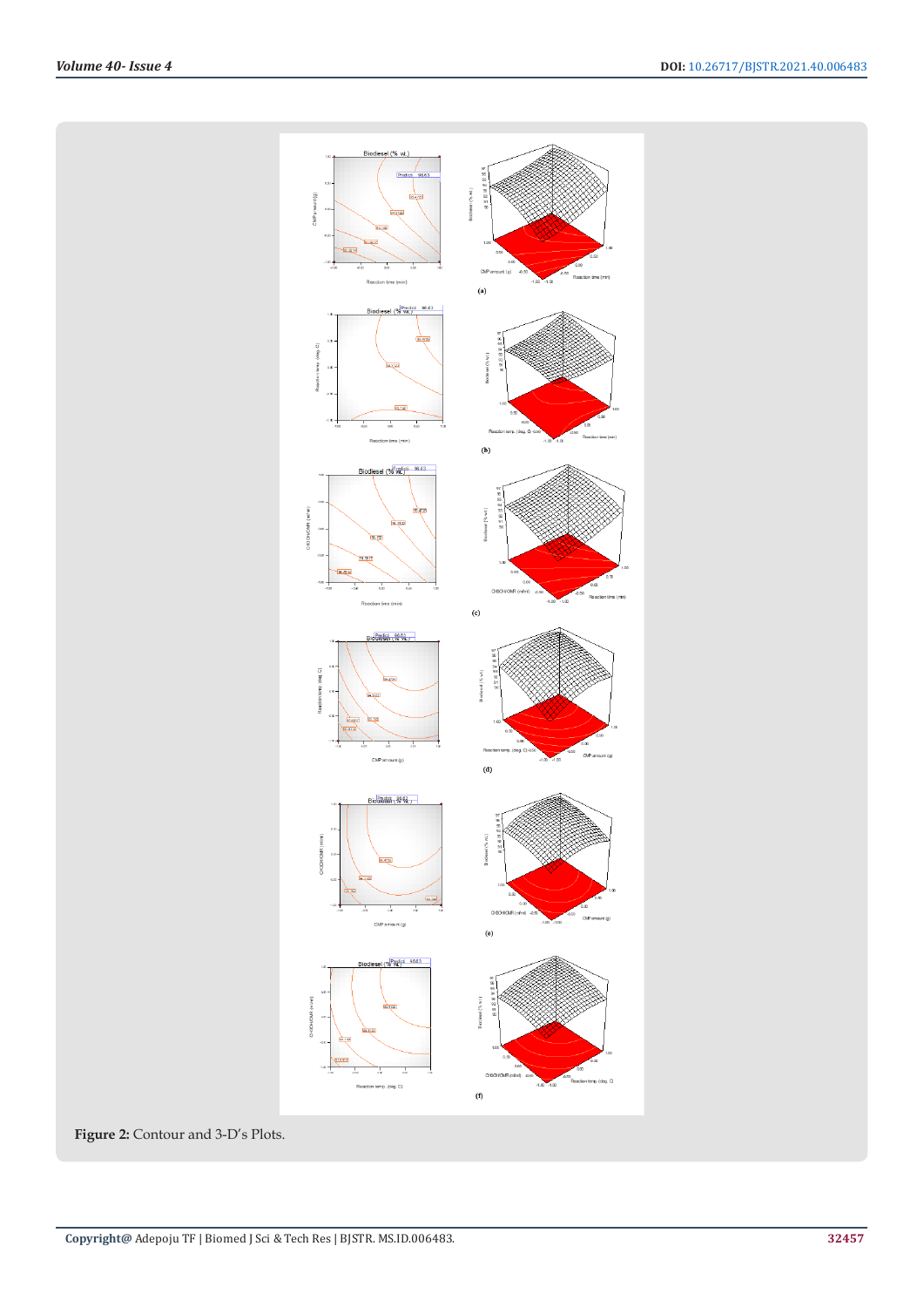

**Figure 3:** Diagnostics graph.



**Figure 4:** Catalyst recyclability test plot.

### **Properties of the Mixed Oil and Biodiesel**

Method of AOAC were adopted to examine the properties of the blended oil and the product, the obtained results of the biodiesel were compared with the ASTM D6751 and EN 14214 biodiesel recommended standard (Table 6). It was observed that the decreased in the moisture content, density, viscosity, acid value, the iodine value, saponification, and the peroxide value of the blended oil to biodiesel was due to process transesterification. This confirmed that the synthesized product is consistent with biodiesel and the translation of blended oil complete transesterification reaction to biodiesel was achieved with insignificant resistance to flow and

lessen internal drag in the engine. Further observation showed that the cetane number, the higher heating value (HHV), the API gravity, and the diesel index increased as blended oil was converted to biodiesel, this could be attributed to energy formation from viscous oil to low viscous oil. The high biodiesel yield obtained in this study could be attributed to due to decrease base consumption for neutralization. Based on cetane number, the higher the peroxide value, the better the cetane number and the decrease in ignition time [31,40]. The value of 4.34 meq  $O_2$ /kg oil, can be attributed to the cetane number of 57.52 obtained. The higher heating value (HHV) of biodiesel is greater than that of blended oil which signify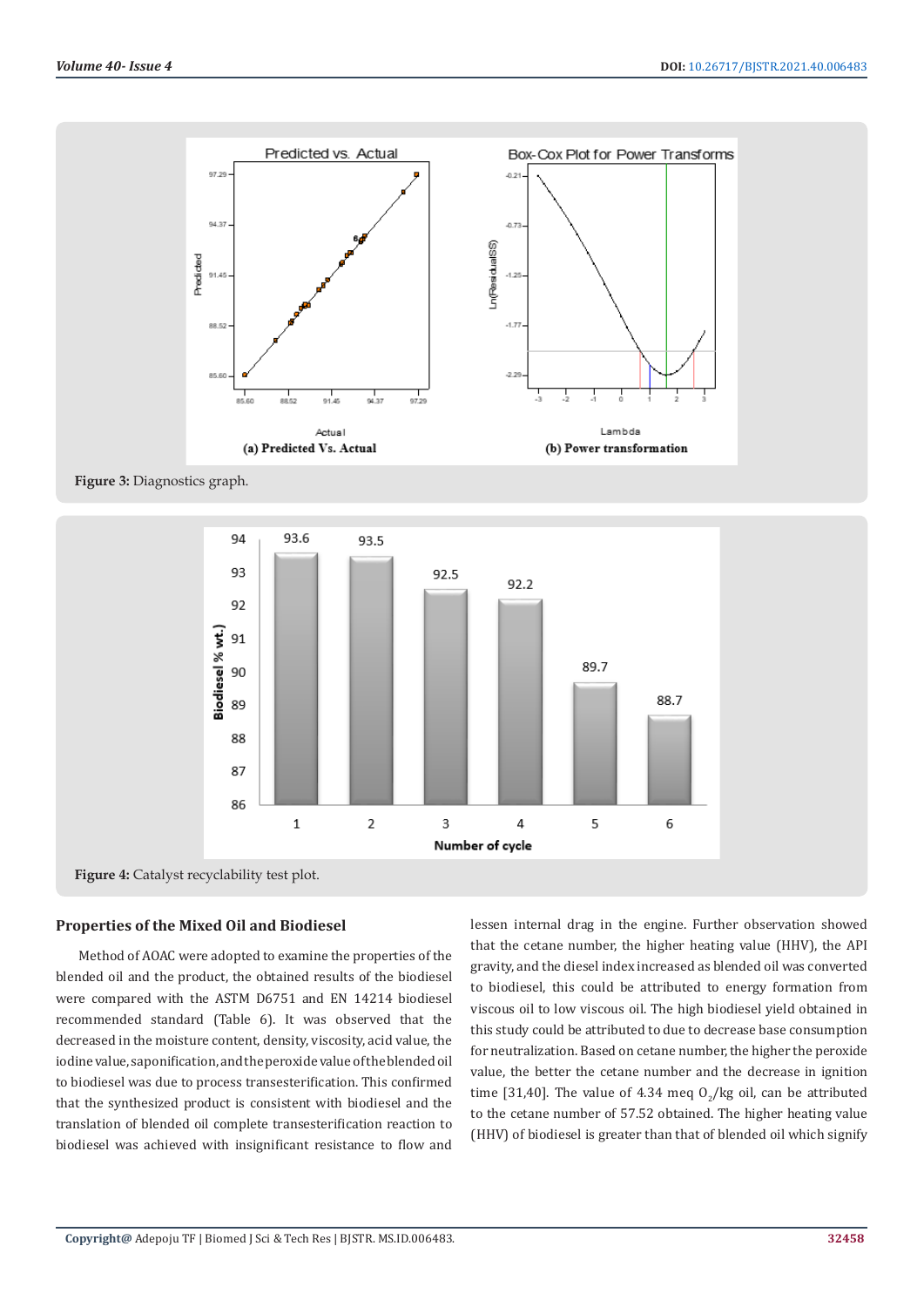high heat of vaporization of water in the combustion of biodiesel. The American petroleum institute (API) gravity usually used to determine the weight of oil/petroleum in comparison with water, the value of 33.03 and 49.91 obtained for blended oil and biodiesel exhibited light oils. Diesel index which denotes the efficiency of the biodiesel as well as the ignition properties, the value obtained in this study were well within the required recommendation standard for biodiesel that can be used in I.C engine [41-44].

**Table 6:** Quality of mixed oil and biodiesel.

| <b>Parameter</b>                    | <b>Mixed oil</b> | <b>Biodiesel</b> | <b>ASTM D6751</b>        | <b>EN 14214</b>          |
|-------------------------------------|------------------|------------------|--------------------------|--------------------------|
| Colour@ 27oC                        | Brownish         | Light brown      | $\overline{\phantom{a}}$ | $\overline{\phantom{a}}$ |
| Density (kg/m3) $@$ 25oC            | 860              | 780              | $\overline{\phantom{a}}$ | 860-900                  |
| Viscosity @ $40oC/(mm^2/s)$         | 3.2              | 1.82             | $1.9 - 6.0$              | $3.5 - 5.0$              |
| Moisture content (%)                | 0.002            | 0.001            | < 0.03                   | 0.02                     |
| %FFA (as oleic acid)                | 0.82             | 0.16             | $0.40$ max               | $0.25$ max               |
| Acid value ( $mg KOH/g$ oil)        | 1.64             | 0.32             | $0.80$ max               | $0.50$ max               |
| Iodine value $(gI2/100g oil)$       | 84.79            | 56.4             | $\overline{\phantom{a}}$ | $120 \text{ max}$        |
| Saponification value (mg KOH/g oil) | 187.92           | 132.4            |                          | $\overline{\phantom{a}}$ |
| Peroxide value (meq 0,/kg oil)      | 8.54             | 4.34             | $\overline{\phantom{a}}$ | 12.85                    |
| HHV(MJ/kg)                          | 40.46            | 43.16            | $\overline{\phantom{a}}$ | $\overline{\phantom{a}}$ |
| Cetane number                       | 56.25            | 57.52            | 57 min                   | $51$ min                 |
| API                                 | 33.03            | 49.91            | 39.95 max                | $\overline{\phantom{0}}$ |
| Diesel index                        | 64.24            | 66               | 50.4 min                 | $\overline{\phantom{a}}$ |

#### **Conclusion**

The study concluded that the ratio of blended oil produced low viscous oil, and the derived catalyst from the mixture of Cucurbita pepo, Musa acuminate and Citrullus lanatus peels powders, calcined at a temperature of  $650^{\circ}$ C for 3 h, produced high CaO- base (75.65%). Transesterification of blended oil to biodiesel was successfully carried out with maximum biodiesel yield of 97.20 (%wt.). A statistical software with second order model analysis predicted biodiesel yield of 96.63 (% wt.) at the following reaction time of 80 min, the CMP amount of 3.53 (g), the reaction temperature of 90 °C, and the  $\text{CH}_3\text{OH}/\text{OMR}$  of 9:1 (ml/ ml), respectively. To validate this value, three experimental runs were carried out, and the average mean was determined as of 96.50 (% wt.) was obtained which was close to the predicted value. Analysis of variance test confirmed the significant of variables with p-value<0.0001. Catalyst reusability test was immobile at the 4th cycle due to loss of basicity that occurred due to leaching as a result of several recyclability during the reaction. Hence, the produced biodiesel conformed to biodiesel recommended standard, and the CaO catalyst could serve as promising economical feedstock for industrial application.

#### **Acknowledgment**

Authors acknowledge the effort of Teaching and non-teaching staff of the Department of Chemical/Petrochemical Engineering, Akwa Ibom State University. The efforts of all Technicians of the Research Institute, NASENI, Abuja is highly appreciated.

### **Funding**

This work receives no fund from University, Private organization, or Government body.

#### **Conflict of Interest**

Authors declare that I have no known competing financial interests or personal relationships that could have appeared to influence the work reported in this paper.

#### **Code Availability**

Response surface methodology was applied for process optimization. The trial version Dx6 was used.

#### **Authors Contributions**

Adepoju T. F, Conceptualization, Methodology, Software, Validation, Formal Analysis, Investigation, Resources, Data Curation, Writing-Original Draft, Supervision.

Ukpong AA, Software, Validation, Formal Analysis, Investigation, Resources, Data Curation

Jimoh, R. O., Writing-Original Draft, Supervision.

#### **References**

- 1. [Viriya-empikul N, Krasae P, Nualpaeng W, Yoosuk B, Faungnawakij K](https://www.sciencedirect.com/science/article/abs/pii/S0016236111004108) [\(2012\) Biodiesel production over Ca-based solid catalysts derived from](https://www.sciencedirect.com/science/article/abs/pii/S0016236111004108) [industrial wastes. Fuel 92: 239-244.](https://www.sciencedirect.com/science/article/abs/pii/S0016236111004108)
- 2. Foluso OA, Tolulope AA (2014) Methanolysis of Carica papaya seed oil for production of biodiesel. Journal of fuel 12: 324-332.
- 3. [Hangun-Balkir Y \(2016\) Green biodiesel synthesis using waste shells as](https://www.researchgate.net/publication/312432982_Green_Biodiesel_Synthesis_Using_Waste_Shells_as_Sustainable_Catalysts_with_Camelina_sativa_Oil) [a sustainable catalyst with Camelina sativa oil. J Chem-NY, p. 1-10.](https://www.researchgate.net/publication/312432982_Green_Biodiesel_Synthesis_Using_Waste_Shells_as_Sustainable_Catalysts_with_Camelina_sativa_Oil)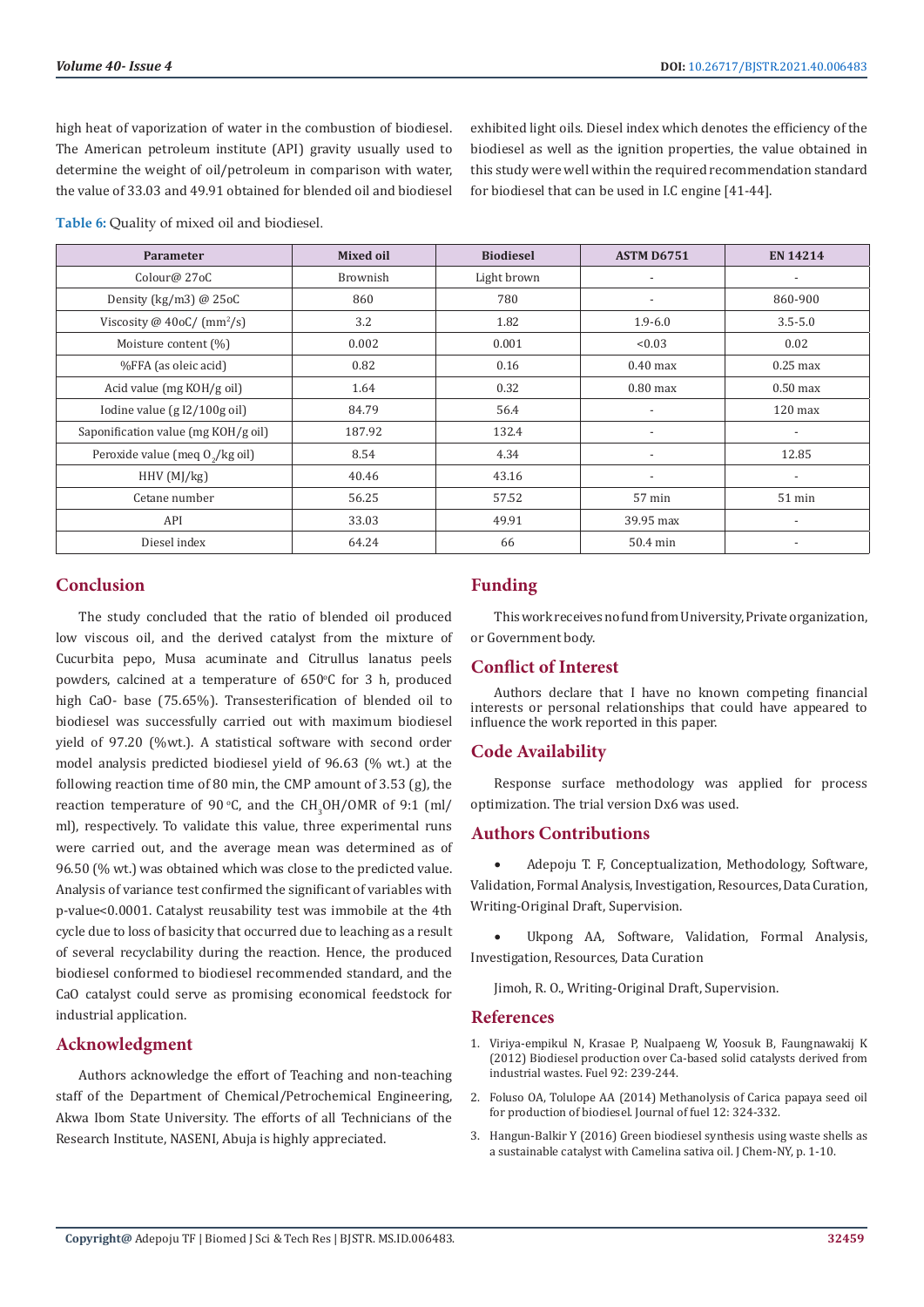- 4. [Hadiyanto H, Sri PL, Widayat W \(2016\) Preparation and Characterization](https://ejournal2.undip.ac.id/index.php/bcrec/article/view/402)  of Anadara Granosa Shells and  $CaCO<sub>3</sub>$  as Heterogeneous Catalyst for [Biodiesel Production. BCREC 11: 21-26.](https://ejournal2.undip.ac.id/index.php/bcrec/article/view/402)
- 5. [Anwar M, Rasul M, Ashwath N, Nurun Nabi MD \(2019\) The potential](https://www.sciencedirect.com/science/article/pii/S2352484718303640)  [of utilizing papaya seed oil and stone fruit kernel oil as a non-edible](https://www.sciencedirect.com/science/article/pii/S2352484718303640)  [feedstock for biodiesel production in Australia-A review, Energy Reports](https://www.sciencedirect.com/science/article/pii/S2352484718303640)  [5: 280-297.](https://www.sciencedirect.com/science/article/pii/S2352484718303640)
- 6. Milan DK, Ivica GD, Olivera SS, Petar MM, Dusan A, et al. (2018) Kinetic modeling and optimization of biodiesel production from white mustard (Sinapis alba L.) seed oil by quicklime catalyzed transesterification. Fuel 223: 125-139.
- 7. Seman DL (2008) Pork fat quality: A processor's perspective. Concurrent technical session II. Proceedings of the 61<sup>st</sup> American Meat Science Association, p. 1-7.
- 8. Atabani AE, Silitonga AS, Badruddin IA, Mahila TMI, Majsjuki HH, et al. (2012) A comprehensive review on biodiesel as an alternative energy resource and its characteristics, Renew Sust Energ Rev 16: 2070-2093.
- 9. Jishy KJ, Sankar S (2016) Production of biodiesel from chicken fat, pork fat, and the combination of the two feedstocks. IJRME 4: 110-114.
- 10. Chinyere BE, Callistus NU, Okechuckwu DO (2017) Optimization of the methanolysis of lard oil in the production of biodiesel with response surface methodology. Egypt J Pet 26: 1001-1011.
- 11. [Adepoju TF, Rasheed B, Olatunji MO, Ibeh MA, Ademiluyi FT, et al.](https://www.researchgate.net/publication/327765476_Modeling_and_optimization_of_lucky_nut_biodiesel_production_from_lucky_nut_seed_by_pearl_spar_catalysed_transesterification)  [\(2018a\) Modeling and optimization of lucky nut seed by pearl spar](https://www.researchgate.net/publication/327765476_Modeling_and_optimization_of_lucky_nut_biodiesel_production_from_lucky_nut_seed_by_pearl_spar_catalysed_transesterification)  [catalyzed transesterification 4: e00798.](https://www.researchgate.net/publication/327765476_Modeling_and_optimization_of_lucky_nut_biodiesel_production_from_lucky_nut_seed_by_pearl_spar_catalysed_transesterification)
- 12. Adepoju TF, Udoetuk EN, Olatunnbosun BE, Ibeh MA, Rasheed B (2018b) Evaluation of the effectiveness of the optimization procedure with the methanolysis of waste oil as a case study. S Afr J Chem 25: 169-175.
- 13. [Zainal-Kifli AR, Shahida HK, Siti NMK, Gaanty PM \(2018\) Synthesis of](http://www.ukm.my/mjas/v22_n2/pdf/ZainalKifli_22_2_13.pdf)  [alumina –CaO-KI catalyst for the production of biodiesel from rubber](http://www.ukm.my/mjas/v22_n2/pdf/ZainalKifli_22_2_13.pdf)  [seed oil. Malay J Analyt Scienc 2: 279-285.](http://www.ukm.my/mjas/v22_n2/pdf/ZainalKifli_22_2_13.pdf)
- 14. [Prima AH, Abdullah A, Hadiyanto H \(2019\) Response surface](https://pp.bme.hu/ch/article/view/12965)  [optimization of biodiesel production from Nyamplug \(Calophyllum](https://pp.bme.hu/ch/article/view/12965)  [inophyllum\) oil enhanced microwave and Ionic liquid + NaOH catalyst.](https://pp.bme.hu/ch/article/view/12965)  [Period Poltech Chem Eng 63: 406-413.](https://pp.bme.hu/ch/article/view/12965)
- 15. [Weimin Z, Yong-Gui P, Wuyang H, Haiming C, Hong Y \(2019\) Optimized](https://www.ncbi.nlm.nih.gov/pmc/articles/PMC6694413/)  [ultrasonic assited extraction of papaya seed oil from Hainana/Eksotika](https://www.ncbi.nlm.nih.gov/pmc/articles/PMC6694413/)  [variety. Food Science and Nutrition, pp. 2692-2701.](https://www.ncbi.nlm.nih.gov/pmc/articles/PMC6694413/)
- 16. Subramaniapillai N, Govindaraj V, Muthusamy B (2019) Process optimization of Calophyllum inophyllum-waste cooking oil mixture for biodiesel production using Donax deltoids shells as heterogeneous catalyst. Sustain Environ Res 29: 2351-2362.
- 17. Khalil I, Aziz ARA, Yusup S, Heikal M, El-Adawy M (2017) Response surface methodology for the optimization of the production of rubber seed/palm oil biodiesel, IDI diesel engine performance, and emissions, Biomass Convers and Biorefin 7: 37-49.
- 18. [Qiu F, Li Y, Yang D, Li X, Sun P \(2011\) Biodiesel production from mixed](file:///F:/New%20Journals/BJSTR.MS.ID.006483/BJSTR-AGR-21-RA-223_W/BJSTR-AGR-21-RA-223_W/o)  [soybean oil and rapeseed oil, Appl Energ 88: 2050-2055.](file:///F:/New%20Journals/BJSTR.MS.ID.006483/BJSTR-AGR-21-RA-223_W/BJSTR-AGR-21-RA-223_W/o)
- 19. [Milano J, Ong HC, Masjuki H, Silitonga A, Chen HW, et al. \(2018\)](https://www.researchgate.net/publication/322385523_Optimization_of_biodiesel_production_by_microwave_irradiation-assisted_transesterification_for_waste_cooking_oil-Calophyllum_inophyllum_oil_via_response_surface_methodology)  [Optimization of biodiesel production by microwave irradiation-assisted](https://www.researchgate.net/publication/322385523_Optimization_of_biodiesel_production_by_microwave_irradiation-assisted_transesterification_for_waste_cooking_oil-Calophyllum_inophyllum_oil_via_response_surface_methodology)  [transesterification for waste cooking oil-Calophyllum inophyllum oil via](https://www.researchgate.net/publication/322385523_Optimization_of_biodiesel_production_by_microwave_irradiation-assisted_transesterification_for_waste_cooking_oil-Calophyllum_inophyllum_oil_via_response_surface_methodology)  [response surface methodology, Energ Convers, and Manag 158: 400-415](https://www.researchgate.net/publication/322385523_Optimization_of_biodiesel_production_by_microwave_irradiation-assisted_transesterification_for_waste_cooking_oil-Calophyllum_inophyllum_oil_via_response_surface_methodology)
- 20. [Hadiyanto H, Inaya Y, Rafidha H \(2018\) Production of biodiesel from](https://www.researchgate.net/publication/323753013_Production_of_Biodiesel_from_Mixed_Waste_Cooking_and_Castor_Oil)  [mixed waste cooking and castor oil. MATEC Web of conferences 156:](https://www.researchgate.net/publication/323753013_Production_of_Biodiesel_from_Mixed_Waste_Cooking_and_Castor_Oil)  [03056.](https://www.researchgate.net/publication/323753013_Production_of_Biodiesel_from_Mixed_Waste_Cooking_and_Castor_Oil)
- 21. [Falowo OA, Oloko-Oba MI, Betiku E \(2019\) Biodiesel production](https://www.researchgate.net/publication/332433644_Biodiesel_production_intensification_via_microwave_irradiation-assisted_transesterification_of_oil_blend_using_nanoparticles_from_elephant-ear_tree_pod_husk_as_a_base_heterogeneous_catalyst)  [intensification via microwave irradiation-assisted transesterification of](https://www.researchgate.net/publication/332433644_Biodiesel_production_intensification_via_microwave_irradiation-assisted_transesterification_of_oil_blend_using_nanoparticles_from_elephant-ear_tree_pod_husk_as_a_base_heterogeneous_catalyst)  [oil blend using nanoparticles from elephant -ear tree pod husk as a base](https://www.researchgate.net/publication/332433644_Biodiesel_production_intensification_via_microwave_irradiation-assisted_transesterification_of_oil_blend_using_nanoparticles_from_elephant-ear_tree_pod_husk_as_a_base_heterogeneous_catalyst)  [heterogeneous catalyst, Chem Eng Process 140: 157-170.](https://www.researchgate.net/publication/332433644_Biodiesel_production_intensification_via_microwave_irradiation-assisted_transesterification_of_oil_blend_using_nanoparticles_from_elephant-ear_tree_pod_husk_as_a_base_heterogeneous_catalyst)
- 22. [Falowo OA, Omoniyi P, Ojumu TV, Betiku E \(2020\) Sustainable biodiesel](https://www.researchgate.net/publication/339051860_Sustainable_Biodiesel_Synthesis_from_Honne-Rubber-_Neem_Oil_Blend_with_a_Novel_Mesoporous_Base_Catalyst_Synthesized_from_a_Mixture_of_Three_Agrowastes) [synthesis from Honne-Rubber-Neem oil blend with a novel mesoporous](https://www.researchgate.net/publication/339051860_Sustainable_Biodiesel_Synthesis_from_Honne-Rubber-_Neem_Oil_Blend_with_a_Novel_Mesoporous_Base_Catalyst_Synthesized_from_a_Mixture_of_Three_Agrowastes) [base catalyst synthesis from a mixture of three agrowastes, Cataly 10:](https://www.researchgate.net/publication/339051860_Sustainable_Biodiesel_Synthesis_from_Honne-Rubber-_Neem_Oil_Blend_with_a_Novel_Mesoporous_Base_Catalyst_Synthesized_from_a_Mixture_of_Three_Agrowastes) [1-24.](https://www.researchgate.net/publication/339051860_Sustainable_Biodiesel_Synthesis_from_Honne-Rubber-_Neem_Oil_Blend_with_a_Novel_Mesoporous_Base_Catalyst_Synthesized_from_a_Mixture_of_Three_Agrowastes)
- 23. El-Gendy NS, Deriase SF, Hamdy A, Abdallah RI (2015) Statistical optimization of biodiesel production from sunflower waste cooking oil using basic heterogeneous biocatalyst prepared from eggshells. Egypt J Petrol 24: 37-48.
- 24. Cercado AP, Ballesteros F, Capareda S (2018) Ultrasound-assisted transesterification of microalgae using a synthesized novel catalyst. Sustain Environ Res 28: 234-239.
- 25. Mohammed SS, Paiko YB, Mann A, Ndamitso MM, Mathew JT, et al. (2014) Proximate, Mineral, and Anti-nutritional Composition of Cucurbita Maxima Fruits Parts. Nigerian Journal of Chemical Research 19: 54-63.
- 26. [Oseni OA, Olarinoye CO, Amoo IA \(2011\) Studies on chemical](https://citeseerx.ist.psu.edu/viewdoc/download?doi=10.1.1.1061.9397&rep=rep1&type=pdf) [compositions and functional properties of thorn apple \(Datura](https://citeseerx.ist.psu.edu/viewdoc/download?doi=10.1.1.1061.9397&rep=rep1&type=pdf) [stramonium L\) Solanaceae. Africa Journal Food Science 5: 40-44.](https://citeseerx.ist.psu.edu/viewdoc/download?doi=10.1.1.1061.9397&rep=rep1&type=pdf)
- 27. Jacob AG, Etong DI, Tijjani A (2015) Proximate, Mineral, and Antinutritional Compositions of Melon (Citrullus lanatus) Seeds. BJR 2: 142- 151
- 28. [Betiku E, Ajala SO \(2014\) Modeling and optimization of Thevetia](https://www.researchgate.net/publication/260007876_Modeling_and_optimization_of_Thevetia_peruviana_yellow_oleander_oil_biodiesel_synthesis_via_Musa_Paradisiacal_Plantain_peels_as_heterogeneous_base_catalyst_A_case_of_artificial_neural_network_vs_respo) [peruviana \(yellow oleander\) oil biodiesel synthesis via Musa paradisiacal](https://www.researchgate.net/publication/260007876_Modeling_and_optimization_of_Thevetia_peruviana_yellow_oleander_oil_biodiesel_synthesis_via_Musa_Paradisiacal_Plantain_peels_as_heterogeneous_base_catalyst_A_case_of_artificial_neural_network_vs_respo) [\(plantain\) peel as a heterogeneous catalyst: A case of artificial neural](https://www.researchgate.net/publication/260007876_Modeling_and_optimization_of_Thevetia_peruviana_yellow_oleander_oil_biodiesel_synthesis_via_Musa_Paradisiacal_Plantain_peels_as_heterogeneous_base_catalyst_A_case_of_artificial_neural_network_vs_respo) [network vs. response surface methodology. Ind Crops Prod 53: 314-322.](https://www.researchgate.net/publication/260007876_Modeling_and_optimization_of_Thevetia_peruviana_yellow_oleander_oil_biodiesel_synthesis_via_Musa_Paradisiacal_Plantain_peels_as_heterogeneous_base_catalyst_A_case_of_artificial_neural_network_vs_respo)
- 29. Adepoju TF, Olatunji OM, Ibeh MA, Ekanem U, Olatunbosun BE, et al. (2020) Hevea brasiliensis (Rubber seed): An alternative source of renewable energy. Scientific African. Scientific African 8: e00339.
- 30. [Adepoju TF, Ibeh MA, Ekanem U, Asuquo AJ \(2020\) Data on the derived](https://pubmed.ncbi.nlm.nih.gov/32368584/) [mesoporous based catalyst for the synthesized of fatty acid methyl ester](https://pubmed.ncbi.nlm.nih.gov/32368584/) [\(FAME\) from ternary oil blend: An optimization approach. Data in Brief](https://pubmed.ncbi.nlm.nih.gov/32368584/) [30: 105514.](https://pubmed.ncbi.nlm.nih.gov/32368584/)
- 31. Adepoju TF, Eyibio UP (2016) Study on Oil Extraction from Citrullus lanatus (C. lanatus) oilseed and Its Statistical Analysis: A case of Response Surface Methodology (RSM) and Artificial Neural Network (ANN). CRJ 1: 28-36.
- 32. Minakshi G, Khairujjaman L, Atanu KP, Niran D, Mrutyunjay M, et al. (2020) Carica papaya stem: A source of versatile heterogeneous catalyst for biodiesel production and CeC bond formation. Renew Energ 147: 541-555.
- 33. [Adepoju, TF, Olawale O \(2015\) Optimization and predictive capability](file:///C:\Users\Biomedres\Downloads\BJSTR-AGR-21-RA-223_(3.12.2021)\1.%09http:\www.conscientiabeam.com\pdf-files\che\64\IJCMR-2015-3(1)-1-10.pdf) [of RSM using controllable variables in the Azadirachta indica oilseeds](file:///C:\Users\Biomedres\Downloads\BJSTR-AGR-21-RA-223_(3.12.2021)\1.%09http:\www.conscientiabeam.com\pdf-files\che\64\IJCMR-2015-3(1)-1-10.pdf) [extraction process. IJCMR 3: 1-10.](file:///C:\Users\Biomedres\Downloads\BJSTR-AGR-21-RA-223_(3.12.2021)\1.%09http:\www.conscientiabeam.com\pdf-files\che\64\IJCMR-2015-3(1)-1-10.pdf)
- 34. ASTM D6751. Standard Test Method for Gross Calorific Value of Oil, Water, Coal and Coke by the adiabatic Bomb Calorimeter from SAI Global.
- 35. EN 14214. European Committee for Standardization, describing the requirements and test methods for FAME.
- 36. [Girish N, Niju SP, Begum KMMS, Anantharam N \(2013\) Utilization of](https://www.researchgate.net/publication/256712012_Utilization_of_a_cost_effective_solid_catalyst_derived_from_natural_white_bivalve_clam_shell_for_transesterification_of_waste_frying_oil) [cost-effective solid catalyst derived from natural white bivalve clamshell](https://www.researchgate.net/publication/256712012_Utilization_of_a_cost_effective_solid_catalyst_derived_from_natural_white_bivalve_clam_shell_for_transesterification_of_waste_frying_oil) [for transesterification of waste frying oil. Fuel 111: 653-658.](https://www.researchgate.net/publication/256712012_Utilization_of_a_cost_effective_solid_catalyst_derived_from_natural_white_bivalve_clam_shell_for_transesterification_of_waste_frying_oil)
- 37. [Wong EN, Krasae P, Nualpaeng W, Yoosuk B \(2015\) Biodiesel production](https://www.sciencedirect.com/science/article/abs/pii/S0016236115009023) via transesterification of palm oil using  $CaO-CeO_2$  mixed oxide catalysts. [Fuel 162: 288-293.](https://www.sciencedirect.com/science/article/abs/pii/S0016236115009023)
- 38. Trisupakitti S, Ketwong C, Senajuk W, Phukapak C, Wiriyaumpaiwong C (2017) Golden Apple Cherry Snail Shell as Catalyst for Heterogeneous Transesterification of Biodiesel, Brazilian J Chem Eng 35: 1283-1291.
- 39. [Adepoju TF \(2020\) Optimization processes of biodiesel production](https://www.researchgate.net/publication/339988581_Optimization_processes_of_biodiesel_production_from_pig_and_neem_Azadirachta_indica_A_Juss_seeds_blend_oil_using_alternative_catalysts_from_waste_biomass) [from pig and Neem \(Azadirachta indica A.Juss\) seeds blend oil using](https://www.researchgate.net/publication/339988581_Optimization_processes_of_biodiesel_production_from_pig_and_neem_Azadirachta_indica_A_Juss_seeds_blend_oil_using_alternative_catalysts_from_waste_biomass) [alternative catalysts from waste biomass. Ind Crops Prod 149: 112334.](https://www.researchgate.net/publication/339988581_Optimization_processes_of_biodiesel_production_from_pig_and_neem_Azadirachta_indica_A_Juss_seeds_blend_oil_using_alternative_catalysts_from_waste_biomass)